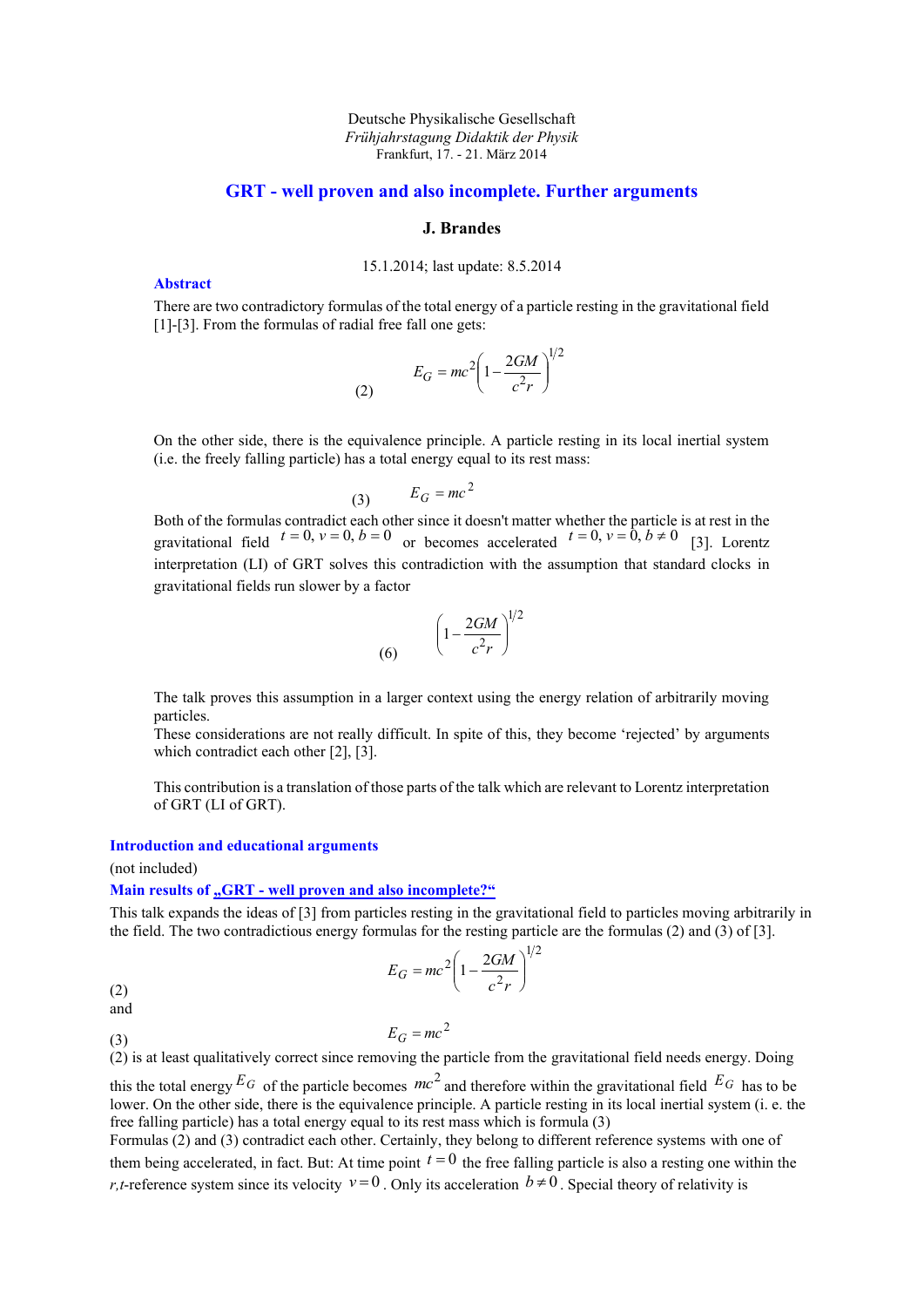applicable and therefore the free falling particle at  $t = 0$  and an always resting particle at the same place possess identical total energies (3), see [3].

Another argument for contradiction: Check formulas (2) and (3) by experiment. The measuring instruments resting at the same place as the particle does have only one measuring result and not two different ones. Only one of the two formulas can be proved experimentally.

Let us choose some intellectually simple measuring procedure. Transfer an antiparticle to the resting particle and perform the measurement of their annihilation frequency. One gets:

$$
E_{G,measured} = mc^2
$$
  
=  $h v_{\tau,measured}$ 

(4)

(5)

(6)

 $V_{\tau,measured}$ : Annihilation frequency, measured by a clock resting in the gravitational field

 $\tau$ : proper time of a clock resting in the gravitational field ( $\tau$ -clock, standard clock)

Every complete clock measures one frequency and not different two ones at the same time. The experimental result has to confirm formula (3) otherwise the equivalence principle would be wrong which is obsolete since the equivalence principle is well proven.

On the other side, formula (2) is correct. One can see it again by series expansion of (2):

$$
E_G = mc^2 - \frac{GmM}{r} \pm \dots
$$

The second term describes the negative gravitational energy. Approximately formula (2) becomes the rest mass minus Newtonian gravitational energy. Therefore, formula (2) meets the Newtonian limit but formula (3) does not.

The attempts of classical GRT to solve the contradiction of (2) and (3) are examined in [3]. Here a further argument is given supporting LI of GRT.

Lorentz-interpretation (LI) of GRT solves this contradiction with the assumption that standard clocks in gravitational fields run slower by a factor

$$
\frac{d\tau}{dt} = \left(1 - \frac{2GM}{c^2r}\right)^{1/2}
$$

derivable from SM (Schwarzschild metric). The measuring result of formula (3) corrected by this factor results in formula (2).

#### **General case**

Do these considerations remain correct for the general case?

The general case means that the particle  $\overline{m}$  is moving like a planet around the gravitational center (sun or star) and is not constantly at rest. The formula for total energy per unit mass *k* becomes

(7) 
$$
k^{2}\left(1-\frac{2GM}{c^{2}r}\right)^{-1}-\frac{r^{2}}{c^{2}}\left(1-\frac{2GM}{c^{2}r}\right)^{-1}-\frac{r^{2}\frac{c^{2}}{\varphi}}{c^{2}}=1
$$

as is shown by [4], [5]. Using

$$
E_G = mc^2k
$$

(8) one gets

$$
E_G^2 = (mc^2)^2 \left( \left( 1 + \frac{r^2 \frac{c^2}{\varphi}}{c^2} \right) \left( 1 - \frac{2GM}{c^2 r} \right) + \frac{r^2}{c^2} \right)
$$

(9)

This is the generalisation of formula (2) and is derived from the general formula of free fall. Generalisation of formula (3) results from the equivalence principle: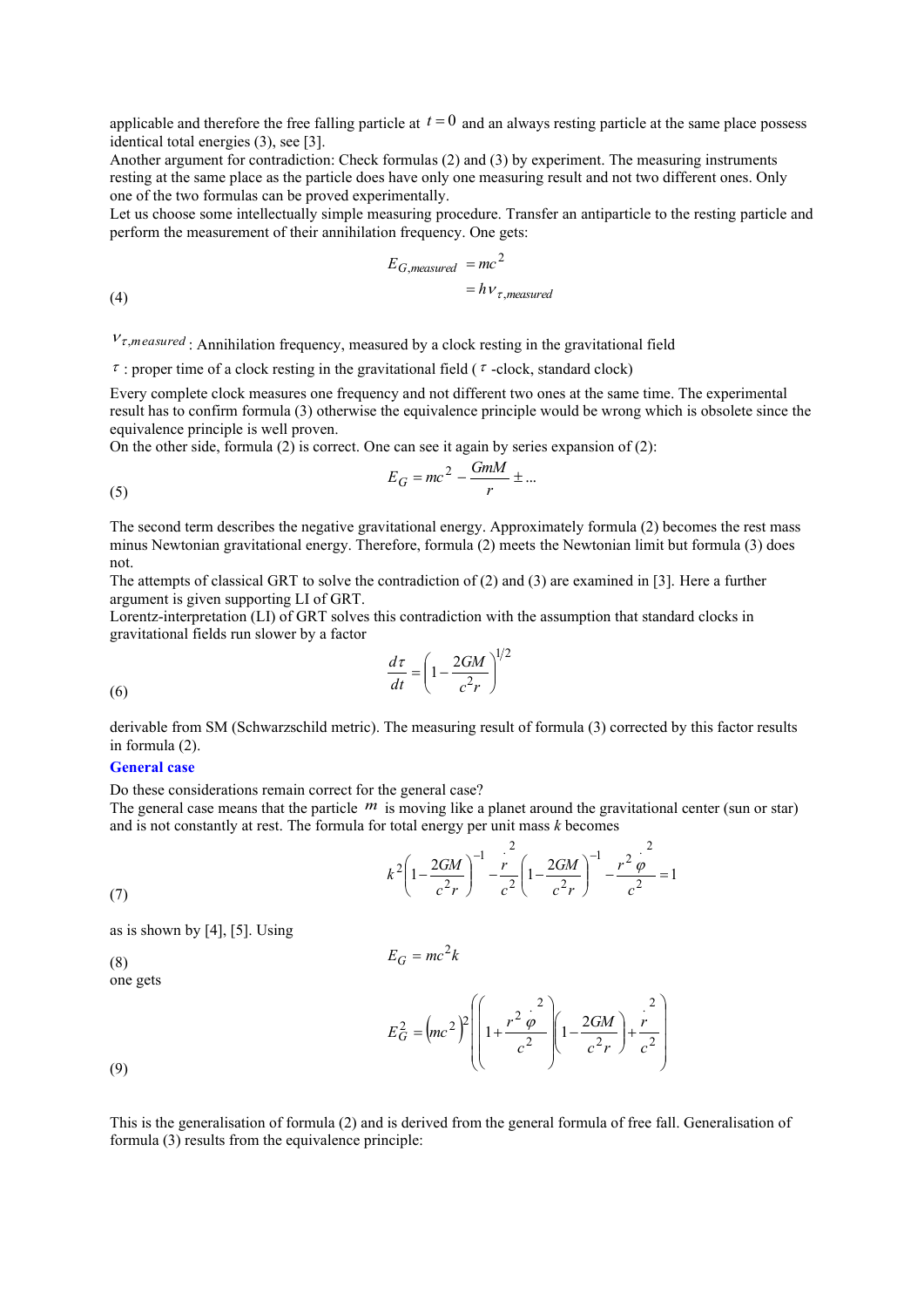(10) 
$$
E_G = mc^2 \frac{1}{\sqrt{1 - \frac{v^2}{c^2}}}
$$

As in [3] the equivalence principle is reworded: "For **measurements** within gravitational fields the **measuring** results within local inertial systems are predicted by special relativity."

Concerning our application this means: The measurement of *E<sup>G</sup>* with measuring instruments resting in the gravitational field yields (10). This is no contradiction to (9) any longer if one can assume that measuring instruments become modified by gravitational fields.

The measurement of  $E_G$  remains similar to [3]. Particle m and antiparticle  $\overline{m}$  hit one another with opposite velocities  $v$  and  $-v$ . The measured annihilation frequency gives the total energy  $E_G$ . Both of the formulas (2) and (3) may differ with a factor of (6) only. Only in this case LI of GRT remains able to explain the difference between formulas (9) and (10). LI of GRT claims that measuring rods and clocks become changed by gravitational fields but frequency measurements need clocks alone, only their change in velocity (6) has to explain (9) and (10).

(9) and (10) contradict each other at least because their limiting cases  $v = 0$ ,  $\varphi = 0$  $v = 0, \, \dot{\varphi} = 0$ , formulas (2) and (3), do. The assertion is

(11) 
$$
E_G \text{ der Formel } \{9\} = E_G \text{ der Formel } \{10\} \times \text{Formel } \{6\}
$$

 $\varphi$  in formula (9) is written as  $\varphi$ , \* means proper time of a clock moving together with particle  $m_0$ . The proper

.

time of a clock resting in the gravitational field is signed by point ".". So  $\varphi$  is the angular velocity of particle •

 $m_0$  measured with a clock resting in the gravitational field,  $\varphi$  is the angular velocity of particle m measured with a clock resting near the particle  $m$ . Similar  $v, v$ . × .

So  $\frac{d\varphi}{dt} = \frac{d\varphi}{dt} \frac{d\tau}{dt}$ 

$$
\frac{d\tau}{d\tau} = \frac{d\tau}{d\tau} \frac{d\tau}{d\tau}
$$

\*

$$
\stackrel{*}{\varphi} = \varphi \frac{1}{\sqrt{1 - \frac{v^2}{c^2}}}
$$

(13) and

$$
r = r \frac{1}{\sqrt{1 - \frac{v^2}{c^2}}}
$$

.

Insert formulas  $(13) - (14)$  into (9) and you will get:

$$
E_G^2 = (mc^2)^2 \left( 1 + \frac{r^2 \varphi^2}{c^2} \frac{1}{\left( 1 - \frac{v^2}{c^2} \right)} \left( 1 - \frac{2GM}{c^2 r} \right) + \frac{r^2}{c^2} \frac{1}{\left( 1 - \frac{v^2}{c^2} \right)} \right)
$$

(15)

(14)

.

On account of